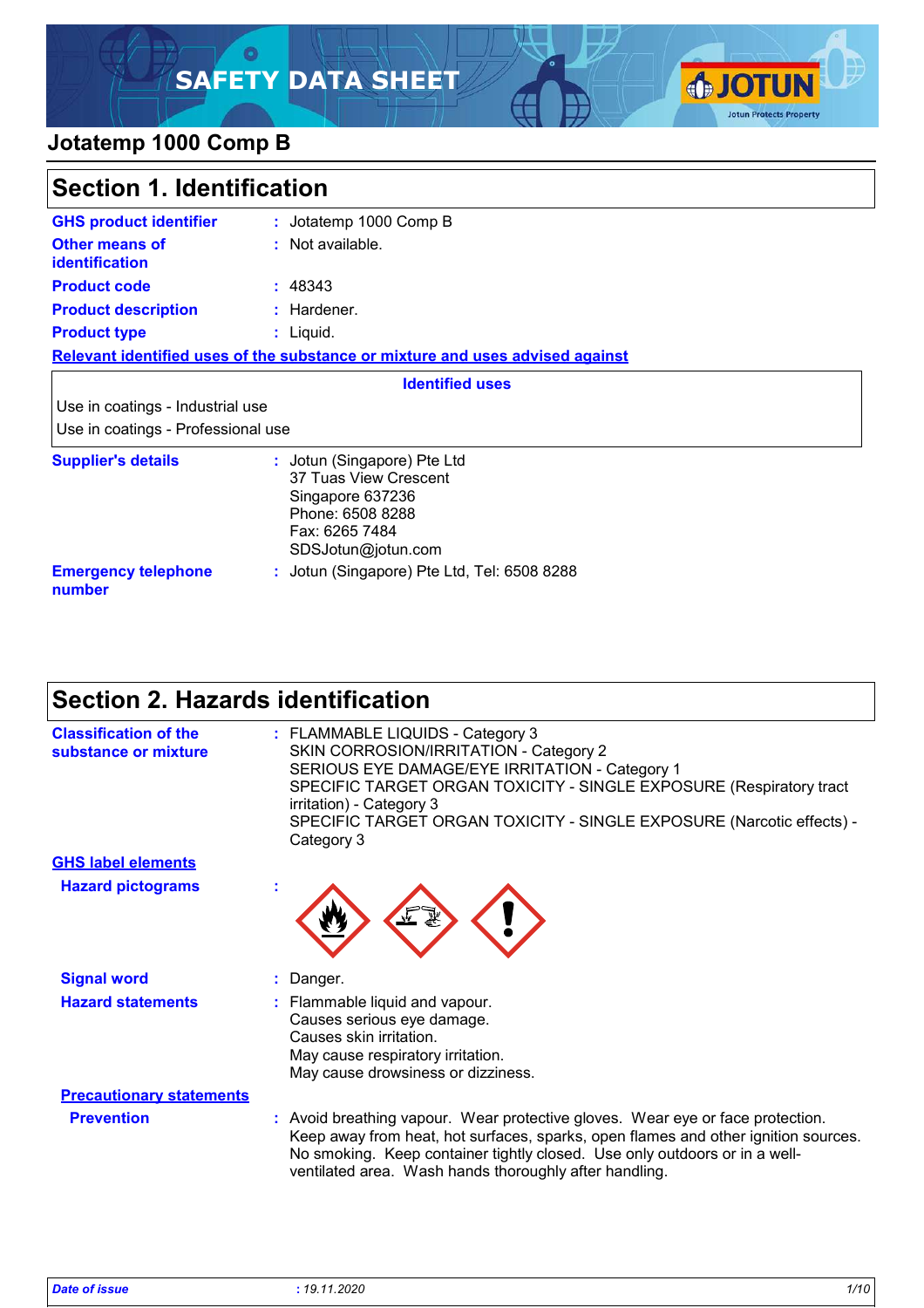## **Section 2. Hazards identification**

| <b>Response</b>                                                             | : IF INHALED: Remove person to fresh air and keep comfortable for breathing. Call<br>a POISON CENTER or physician if you feel unwell. IF ON SKIN: Wash with plenty<br>of soap and water. Take off contaminated clothing and wash it before reuse. If skin<br>irritation occurs: Get medical attention. IF IN EYES: Rinse cautiously with water for<br>several minutes. Remove contact lenses, if present and easy to do. Continue |
|-----------------------------------------------------------------------------|-----------------------------------------------------------------------------------------------------------------------------------------------------------------------------------------------------------------------------------------------------------------------------------------------------------------------------------------------------------------------------------------------------------------------------------|
|                                                                             | rinsing. Immediately call a POISON CENTER or physician.                                                                                                                                                                                                                                                                                                                                                                           |
| <b>Storage</b>                                                              | : Store locked up. Store in a well-ventilated place. Keep cool.                                                                                                                                                                                                                                                                                                                                                                   |
| <b>Disposal</b>                                                             | : Dispose of contents and container in accordance with all local, regional, national<br>and international regulations.                                                                                                                                                                                                                                                                                                            |
| <b>Other hazards which do not : None known.</b><br>result in classification |                                                                                                                                                                                                                                                                                                                                                                                                                                   |

# **Section 3. Composition/information on ingredients**

| <b>Substance/mixture</b>                                 | $:$ Mixture       |                 |                       |
|----------------------------------------------------------|-------------------|-----------------|-----------------------|
| <b>Other means of</b><br><i>identification</i>           | : Not available.  |                 |                       |
| <b>CAS number/other identifiers</b>                      |                   |                 |                       |
| <b>CAS number</b>                                        | : Not applicable. |                 |                       |
| <b>EC</b> number                                         | : Mixture.        |                 |                       |
| <b>Product code</b>                                      | : 48343           |                 |                       |
| <b>Ingredient name</b>                                   |                   | $\frac{9}{6}$   | <b>CAS number</b>     |
| titanium tetrabutanolate<br>titanium tetraisopropanolate |                   | $\geq 90$<br>≤3 | 5593-70-4<br>546-68-9 |

**There are no additional ingredients present which, within the current knowledge of the supplier and in the concentrations applicable, are classified as hazardous to health or the environment and hence require reporting in this section.**

**Occupational exposure limits, if available, are listed in Section 8.**

**Chemical formula :** Not applicable.

### **Section 4. First aid measures**

| <b>Description of necessary first aid measures</b> |                                                                                                                                                                                                                                                                                                                                                                                                                                                                                                                                                                                                                                                                                                                                       |  |  |
|----------------------------------------------------|---------------------------------------------------------------------------------------------------------------------------------------------------------------------------------------------------------------------------------------------------------------------------------------------------------------------------------------------------------------------------------------------------------------------------------------------------------------------------------------------------------------------------------------------------------------------------------------------------------------------------------------------------------------------------------------------------------------------------------------|--|--|
| <b>Eye contact</b>                                 | : Get medical attention immediately. Call a poison center or physician. Immediately<br>flush eyes with plenty of water, occasionally lifting the upper and lower eyelids.<br>Check for and remove any contact lenses. Continue to rinse for at least 10 minutes.<br>Chemical burns must be treated promptly by a physician.                                                                                                                                                                                                                                                                                                                                                                                                           |  |  |
| <b>Inhalation</b>                                  | : Get medical attention immediately. Call a poison center or physician. Remove<br>victim to fresh air and keep at rest in a position comfortable for breathing. If it is<br>suspected that fumes are still present, the rescuer should wear an appropriate mask<br>or self-contained breathing apparatus. If not breathing, if breathing is irregular or if<br>respiratory arrest occurs, provide artificial respiration or oxygen by trained personnel.<br>It may be dangerous to the person providing aid to give mouth-to-mouth<br>resuscitation. If unconscious, place in recovery position and get medical attention<br>immediately. Maintain an open airway. Loosen tight clothing such as a collar, tie,<br>belt or waistband. |  |  |
| <b>Skin contact</b>                                | : Get medical attention immediately. Call a poison center or physician. Flush<br>contaminated skin with plenty of water. Remove contaminated clothing and shoes.<br>Wash contaminated clothing thoroughly with water before removing it, or wear<br>gloves. Continue to rinse for at least 10 minutes. Chemical burns must be treated<br>promptly by a physician. Wash clothing before reuse. Clean shoes thoroughly<br>before reuse.                                                                                                                                                                                                                                                                                                 |  |  |
| <b>Ingestion</b>                                   | : Get medical attention immediately. Call a poison center or physician. Wash out<br>mouth with water. Remove dentures if any. Remove victim to fresh air and keep at<br>rest in a position comfortable for breathing. If material has been swallowed and the<br>exposed person is conscious, give small quantities of water to drink. Stop if the<br>exposed person feels sick as vomiting may be dangerous. Do not induce vomiting<br>unless directed to do so by medical personnel. If vomiting occurs, the head should<br>be kept low so that vomit does not enter the lungs. Chemical burns must be treated                                                                                                                       |  |  |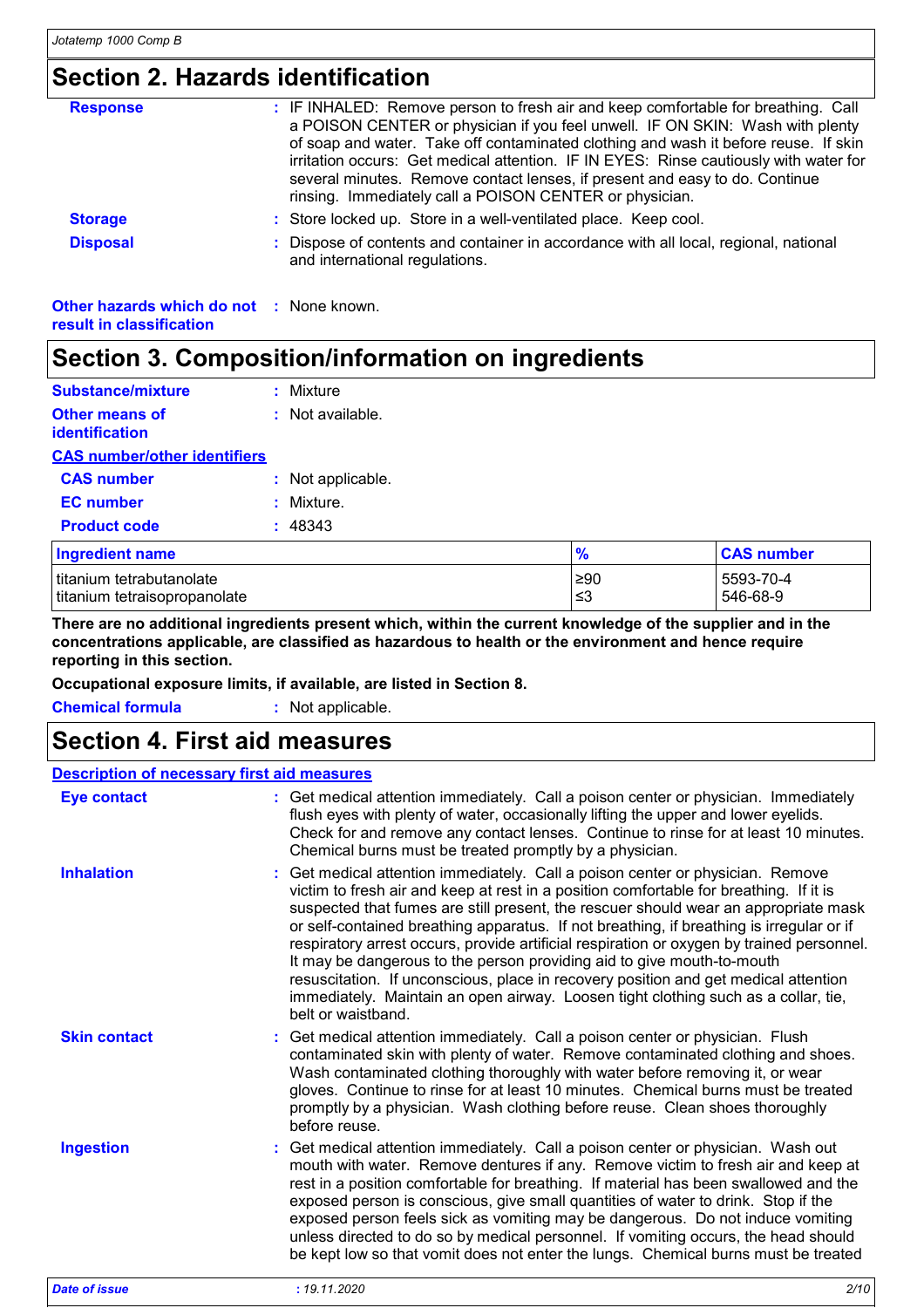### **Section 4. First aid measures**

promptly by a physician. Never give anything by mouth to an unconscious person. If unconscious, place in recovery position and get medical attention immediately. Maintain an open airway. Loosen tight clothing such as a collar, tie, belt or waistband.

| Most important symptoms/effects, acute and delayed |                                                                                                                                                                                                                                                                                                                                                                                                                 |  |
|----------------------------------------------------|-----------------------------------------------------------------------------------------------------------------------------------------------------------------------------------------------------------------------------------------------------------------------------------------------------------------------------------------------------------------------------------------------------------------|--|
| <b>Potential acute health effects</b>              |                                                                                                                                                                                                                                                                                                                                                                                                                 |  |
| <b>Eye contact</b>                                 | : Causes serious eye damage.                                                                                                                                                                                                                                                                                                                                                                                    |  |
| <b>Inhalation</b>                                  | May cause drowsiness or dizziness. May cause respiratory irritation.                                                                                                                                                                                                                                                                                                                                            |  |
| <b>Skin contact</b>                                | : Causes skin irritation.                                                                                                                                                                                                                                                                                                                                                                                       |  |
| <b>Ingestion</b>                                   | : No known significant effects or critical hazards.                                                                                                                                                                                                                                                                                                                                                             |  |
| <b>Over-exposure signs/symptoms</b>                |                                                                                                                                                                                                                                                                                                                                                                                                                 |  |
| <b>Eye contact</b>                                 | : Adverse symptoms may include the following:<br>pain<br>watering<br>redness                                                                                                                                                                                                                                                                                                                                    |  |
| <b>Inhalation</b>                                  | : Adverse symptoms may include the following:<br>respiratory tract irritation<br>coughing<br>nausea or vomiting<br>headache<br>drowsiness/fatigue<br>dizziness/vertigo<br>unconsciousness                                                                                                                                                                                                                       |  |
| <b>Skin contact</b>                                | : Adverse symptoms may include the following:<br>pain or irritation<br>redness<br>blistering may occur                                                                                                                                                                                                                                                                                                          |  |
| <b>Ingestion</b>                                   | : Adverse symptoms may include the following:<br>stomach pains                                                                                                                                                                                                                                                                                                                                                  |  |
|                                                    | Indication of immediate medical attention and special treatment needed, if necessary                                                                                                                                                                                                                                                                                                                            |  |
| <b>Notes to physician</b>                          | : Treat symptomatically. Contact poison treatment specialist immediately if large<br>quantities have been ingested or inhaled.                                                                                                                                                                                                                                                                                  |  |
| <b>Specific treatments</b>                         | : No specific treatment.                                                                                                                                                                                                                                                                                                                                                                                        |  |
| <b>Protection of first-aiders</b>                  | : No action shall be taken involving any personal risk or without suitable training. If it<br>is suspected that fumes are still present, the rescuer should wear an appropriate<br>mask or self-contained breathing apparatus. It may be dangerous to the person<br>providing aid to give mouth-to-mouth resuscitation. Wash contaminated clothing<br>thoroughly with water before removing it, or wear gloves. |  |

**See toxicological information (Section 11)**

### **Section 5. Firefighting measures**

| <b>Extinguishing media</b>                             |                                                                                                                                                                                                                                                                                                                               |
|--------------------------------------------------------|-------------------------------------------------------------------------------------------------------------------------------------------------------------------------------------------------------------------------------------------------------------------------------------------------------------------------------|
| <b>Suitable extinguishing</b><br>media                 | : Use dry chemical, $CO2$ , water spray (fog) or foam.                                                                                                                                                                                                                                                                        |
| <b>Unsuitable extinguishing</b><br>media               | : Do not use water jet.                                                                                                                                                                                                                                                                                                       |
| <b>Specific hazards arising</b><br>from the chemical   | : Flammable liquid and vapour. Runoff to sewer may create fire or explosion hazard.<br>In a fire or if heated, a pressure increase will occur and the container may burst, with<br>the risk of a subsequent explosion.                                                                                                        |
| <b>Hazardous thermal</b><br>decomposition products     | : Decomposition products may include the following materials:<br>carbon dioxide<br>carbon monoxide<br>metal oxide/oxides                                                                                                                                                                                                      |
| <b>Special protective actions</b><br>for fire-fighters | : Promptly isolate the scene by removing all persons from the vicinity of the incident if<br>there is a fire. No action shall be taken involving any personal risk or without<br>suitable training. Move containers from fire area if this can be done without risk.<br>Use water spray to keep fire-exposed containers cool. |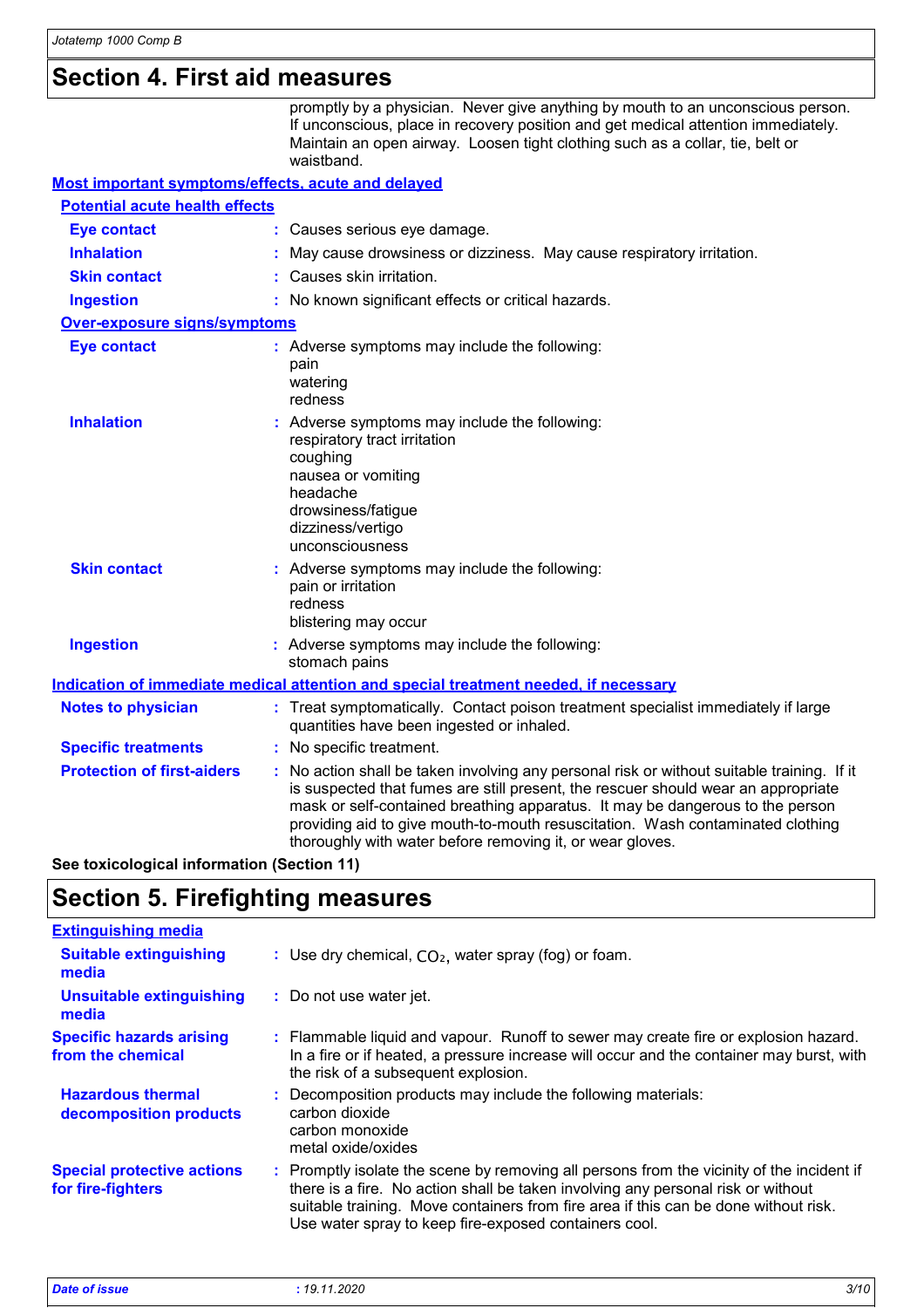# **Section 5. Firefighting measures**

| <b>Special protective</b><br>equipment for fire-fighters | : Fire-fighters should wear appropriate protective equipment and self-contained<br>breathing apparatus (SCBA) with a full face-piece operated in positive pressure<br>mode. |
|----------------------------------------------------------|-----------------------------------------------------------------------------------------------------------------------------------------------------------------------------|
|                                                          |                                                                                                                                                                             |

## **Section 6. Accidental release measures**

|                                                             | Personal precautions, protective equipment and emergency procedures                                                                                                                                                                                                                                                                                                                                                                                                                                                                                                                                                                                                                                                                                                     |
|-------------------------------------------------------------|-------------------------------------------------------------------------------------------------------------------------------------------------------------------------------------------------------------------------------------------------------------------------------------------------------------------------------------------------------------------------------------------------------------------------------------------------------------------------------------------------------------------------------------------------------------------------------------------------------------------------------------------------------------------------------------------------------------------------------------------------------------------------|
| For non-emergency<br>personnel                              | : No action shall be taken involving any personal risk or without suitable training.<br>Evacuate surrounding areas. Keep unnecessary and unprotected personnel from<br>entering. Do not touch or walk through spilt material. Shut off all ignition sources.<br>No flares, smoking or flames in hazard area. Do not breathe vapour or mist.<br>Provide adequate ventilation. Wear appropriate respirator when ventilation is<br>inadequate. Put on appropriate personal protective equipment.                                                                                                                                                                                                                                                                           |
|                                                             | For emergency responders : If specialised clothing is required to deal with the spillage, take note of any<br>information in Section 8 on suitable and unsuitable materials. See also the<br>information in "For non-emergency personnel".                                                                                                                                                                                                                                                                                                                                                                                                                                                                                                                              |
| <b>Environmental precautions</b>                            | : Avoid dispersal of spilt material and runoff and contact with soil, waterways, drains<br>and sewers. Inform the relevant authorities if the product has caused environmental<br>pollution (sewers, waterways, soil or air).                                                                                                                                                                                                                                                                                                                                                                                                                                                                                                                                           |
| <b>Methods and material for containment and cleaning up</b> |                                                                                                                                                                                                                                                                                                                                                                                                                                                                                                                                                                                                                                                                                                                                                                         |
| <b>Small spill</b>                                          | : Stop leak if without risk. Move containers from spill area. Use spark-proof tools and<br>explosion-proof equipment. Dilute with water and mop up if water-soluble.<br>Alternatively, or if water-insoluble, absorb with an inert dry material and place in an<br>appropriate waste disposal container. Dispose of via a licensed waste disposal<br>contractor.                                                                                                                                                                                                                                                                                                                                                                                                        |
| <b>Large spill</b>                                          | : Stop leak if without risk. Move containers from spill area. Use spark-proof tools and<br>explosion-proof equipment. Approach the release from upwind. Prevent entry into<br>sewers, water courses, basements or confined areas. Wash spillages into an<br>effluent treatment plant or proceed as follows. Contain and collect spillage with non-<br>combustible, absorbent material e.g. sand, earth, vermiculite or diatomaceous earth<br>and place in container for disposal according to local regulations (see Section 13).<br>Dispose of via a licensed waste disposal contractor. Contaminated absorbent<br>material may pose the same hazard as the spilt product. Note: see Section 1 for<br>emergency contact information and Section 13 for waste disposal. |

# **Section 7. Handling and storage**

| <b>Precautions for safe handling</b>                                             |                                                                                                                                                                                                                                                                                                                                                                                                                                                                                                                                                                                                                                                                                                                                                                                                                                                              |
|----------------------------------------------------------------------------------|--------------------------------------------------------------------------------------------------------------------------------------------------------------------------------------------------------------------------------------------------------------------------------------------------------------------------------------------------------------------------------------------------------------------------------------------------------------------------------------------------------------------------------------------------------------------------------------------------------------------------------------------------------------------------------------------------------------------------------------------------------------------------------------------------------------------------------------------------------------|
| <b>Protective measures</b>                                                       | : Put on appropriate personal protective equipment (see Section 8). Do not get in<br>eyes or on skin or clothing. Do not breathe vapour or mist. Do not ingest. Use only<br>with adequate ventilation. Wear appropriate respirator when ventilation is<br>inadequate. Do not enter storage areas and confined spaces unless adequately<br>ventilated. Keep in the original container or an approved alternative made from a<br>compatible material, kept tightly closed when not in use. Store and use away from<br>heat, sparks, open flame or any other ignition source. Use explosion-proof electrical<br>(ventilating, lighting and material handling) equipment. Use only non-sparking tools.<br>Take precautionary measures against electrostatic discharges. Empty containers<br>retain product residue and can be hazardous. Do not reuse container. |
| <b>Advice on general</b><br>occupational hygiene                                 | : Eating, drinking and smoking should be prohibited in areas where this material is<br>handled, stored and processed. Workers should wash hands and face before<br>eating, drinking and smoking. Remove contaminated clothing and protective<br>equipment before entering eating areas. See also Section 8 for additional<br>information on hygiene measures.                                                                                                                                                                                                                                                                                                                                                                                                                                                                                                |
| <b>Conditions for safe storage,</b><br>including any<br><b>incompatibilities</b> | : Store in accordance with local regulations. Store in a segregated and approved<br>area. Store in original container protected from direct sunlight in a dry, cool and well-<br>ventilated area, away from incompatible materials (see Section 10) and food and<br>drink. Store locked up. Eliminate all ignition sources. Separate from oxidizing<br>materials. Keep container tightly closed and sealed until ready for use. Containers<br>that have been opened must be carefully resealed and kept upright to prevent<br>leakage. Do not store in unlabelled containers. Use appropriate containment to<br>avoid environmental contamination. See Section 10 for incompatible materials<br>before handling or use.                                                                                                                                      |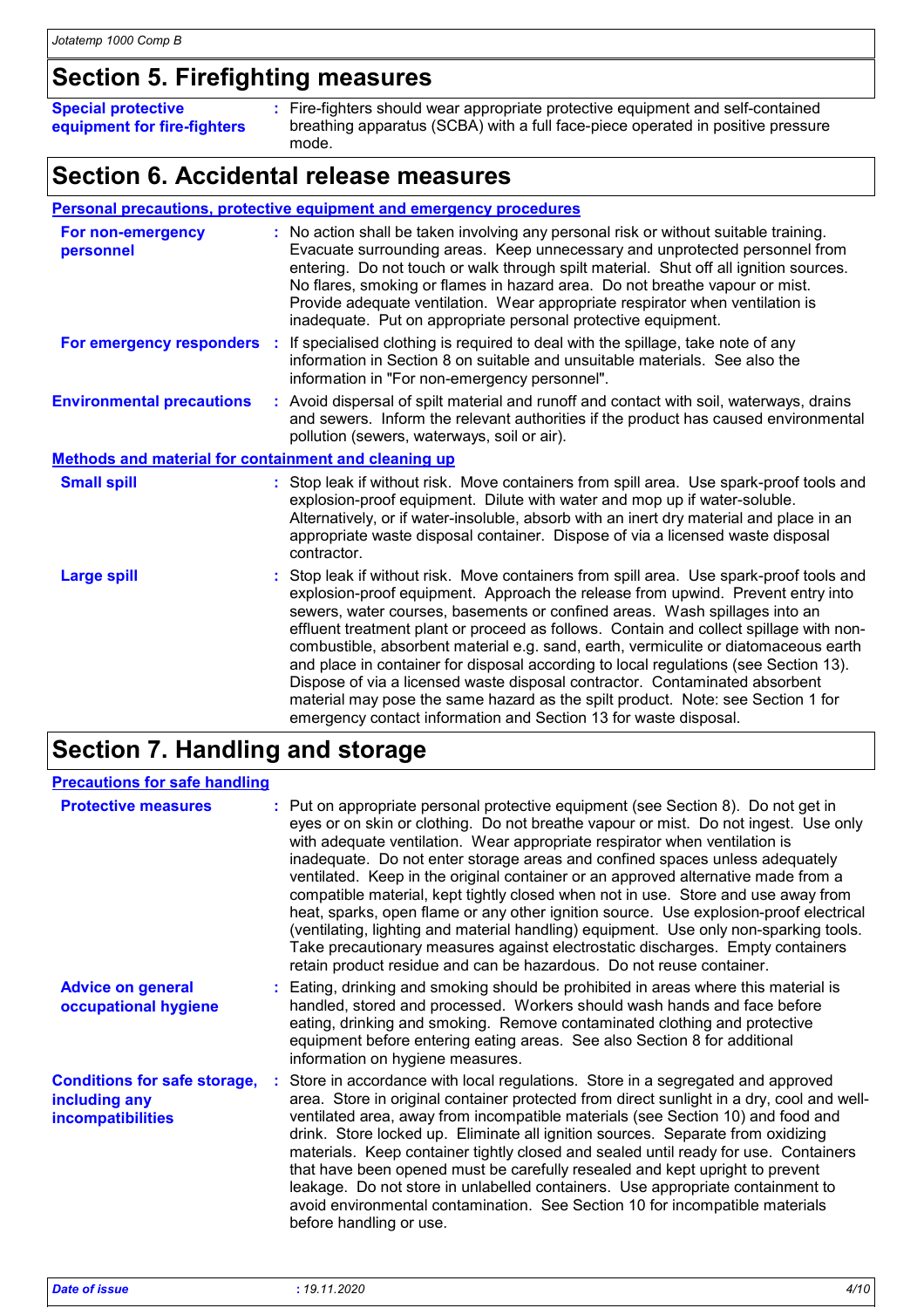# **Section 8. Exposure controls/personal protection**

| <b>Control parameters</b>                         |                                                                                                                                                                                                                                                                                                                                                                                                                                                                                                                                                                                                                                                                                                                                                                                                                                                                                                                                                                                                                                                                                                                                                                                                                                                                                                 |
|---------------------------------------------------|-------------------------------------------------------------------------------------------------------------------------------------------------------------------------------------------------------------------------------------------------------------------------------------------------------------------------------------------------------------------------------------------------------------------------------------------------------------------------------------------------------------------------------------------------------------------------------------------------------------------------------------------------------------------------------------------------------------------------------------------------------------------------------------------------------------------------------------------------------------------------------------------------------------------------------------------------------------------------------------------------------------------------------------------------------------------------------------------------------------------------------------------------------------------------------------------------------------------------------------------------------------------------------------------------|
| <b>Occupational exposure limits</b>               |                                                                                                                                                                                                                                                                                                                                                                                                                                                                                                                                                                                                                                                                                                                                                                                                                                                                                                                                                                                                                                                                                                                                                                                                                                                                                                 |
| None.                                             |                                                                                                                                                                                                                                                                                                                                                                                                                                                                                                                                                                                                                                                                                                                                                                                                                                                                                                                                                                                                                                                                                                                                                                                                                                                                                                 |
| <b>Appropriate engineering</b><br><b>controls</b> | : Use only with adequate ventilation. Use process enclosures, local exhaust<br>ventilation or other engineering controls to keep worker exposure to airborne<br>contaminants below any recommended or statutory limits. The engineering controls<br>also need to keep gas, vapour or dust concentrations below any lower explosive<br>limits. Use explosion-proof ventilation equipment.                                                                                                                                                                                                                                                                                                                                                                                                                                                                                                                                                                                                                                                                                                                                                                                                                                                                                                        |
| <b>Environmental exposure</b><br>controls         | Emissions from ventilation or work process equipment should be checked to ensure<br>they comply with the requirements of environmental protection legislation. In some<br>cases, fume scrubbers, filters or engineering modifications to the process<br>equipment will be necessary to reduce emissions to acceptable levels.                                                                                                                                                                                                                                                                                                                                                                                                                                                                                                                                                                                                                                                                                                                                                                                                                                                                                                                                                                   |
| <b>Individual protection measures</b>             |                                                                                                                                                                                                                                                                                                                                                                                                                                                                                                                                                                                                                                                                                                                                                                                                                                                                                                                                                                                                                                                                                                                                                                                                                                                                                                 |
| <b>Hygiene measures</b>                           | : Wash hands, forearms and face thoroughly after handling chemical products, before<br>eating, smoking and using the lavatory and at the end of the working period.<br>Appropriate techniques should be used to remove potentially contaminated clothing.<br>Wash contaminated clothing before reusing. Ensure that eyewash stations and<br>safety showers are close to the workstation location.                                                                                                                                                                                                                                                                                                                                                                                                                                                                                                                                                                                                                                                                                                                                                                                                                                                                                               |
| <b>Eye/face protection</b>                        | : Safety eyewear complying to EN 166 should be used when a risk assessment<br>indicates this is necessary to avoid exposure to liquid splashes, mists, gases or<br>dusts. If contact is possible, the following protection should be worn, unless the<br>assessment indicates a higher degree of protection: chemical splash goggles and/<br>or face shield. If inhalation hazards exist, a full-face respirator may be required<br>instead.                                                                                                                                                                                                                                                                                                                                                                                                                                                                                                                                                                                                                                                                                                                                                                                                                                                    |
| <b>Skin protection</b>                            |                                                                                                                                                                                                                                                                                                                                                                                                                                                                                                                                                                                                                                                                                                                                                                                                                                                                                                                                                                                                                                                                                                                                                                                                                                                                                                 |
| <b>Hand protection</b>                            | : There is no one glove material or combination of materials that will give unlimited<br>resistance to any individual or combination of chemicals.<br>The breakthrough time must be greater than the end use time of the product.<br>The instructions and information provided by the glove manufacturer on use,<br>storage, maintenance and replacement must be followed.<br>Gloves should be replaced regularly and if there is any sign of damage to the glove<br>material.<br>Always ensure that gloves are free from defects and that they are stored and used<br>correctly.<br>The performance or effectiveness of the glove may be reduced by physical/<br>chemical damage and poor maintenance.<br>Barrier creams may help to protect the exposed areas of the skin but should not be<br>applied once exposure has occurred.<br>Wear suitable gloves tested to EN374.<br>Recommended, gloves(breakthrough time) > 8 hours: butyl rubber<br>For right choice of glove materials, with focus on chemical resistance and time of<br>penetration, seek advice by the supplier of chemical resistant gloves.<br>The user must check that the final choice of type of glove selected for handling this<br>product is the most appropriate and takes into account the particular conditions of |
| <b>Body protection</b>                            | use, as included in the user's risk assessment.<br>Personal protective equipment for the body should be selected based on the task<br>being performed and the risks involved and should be approved by a specialist<br>before handling this product. When there is a risk of ignition from static electricity,<br>wear anti-static protective clothing. For the greatest protection from static<br>discharges, clothing should include anti-static overalls, boots and gloves.                                                                                                                                                                                                                                                                                                                                                                                                                                                                                                                                                                                                                                                                                                                                                                                                                  |
| <b>Other skin protection</b>                      | : Appropriate footwear and any additional skin protection measures should be<br>selected based on the task being performed and the risks involved and should be<br>approved by a specialist before handling this product.                                                                                                                                                                                                                                                                                                                                                                                                                                                                                                                                                                                                                                                                                                                                                                                                                                                                                                                                                                                                                                                                       |
| <b>Respiratory protection</b>                     | Based on the hazard and potential for exposure, select a respirator that meets the<br>appropriate standard or certification. Respirators must be used according to a<br>respiratory protection program to ensure proper fitting, training, and other important<br>aspects of use.                                                                                                                                                                                                                                                                                                                                                                                                                                                                                                                                                                                                                                                                                                                                                                                                                                                                                                                                                                                                               |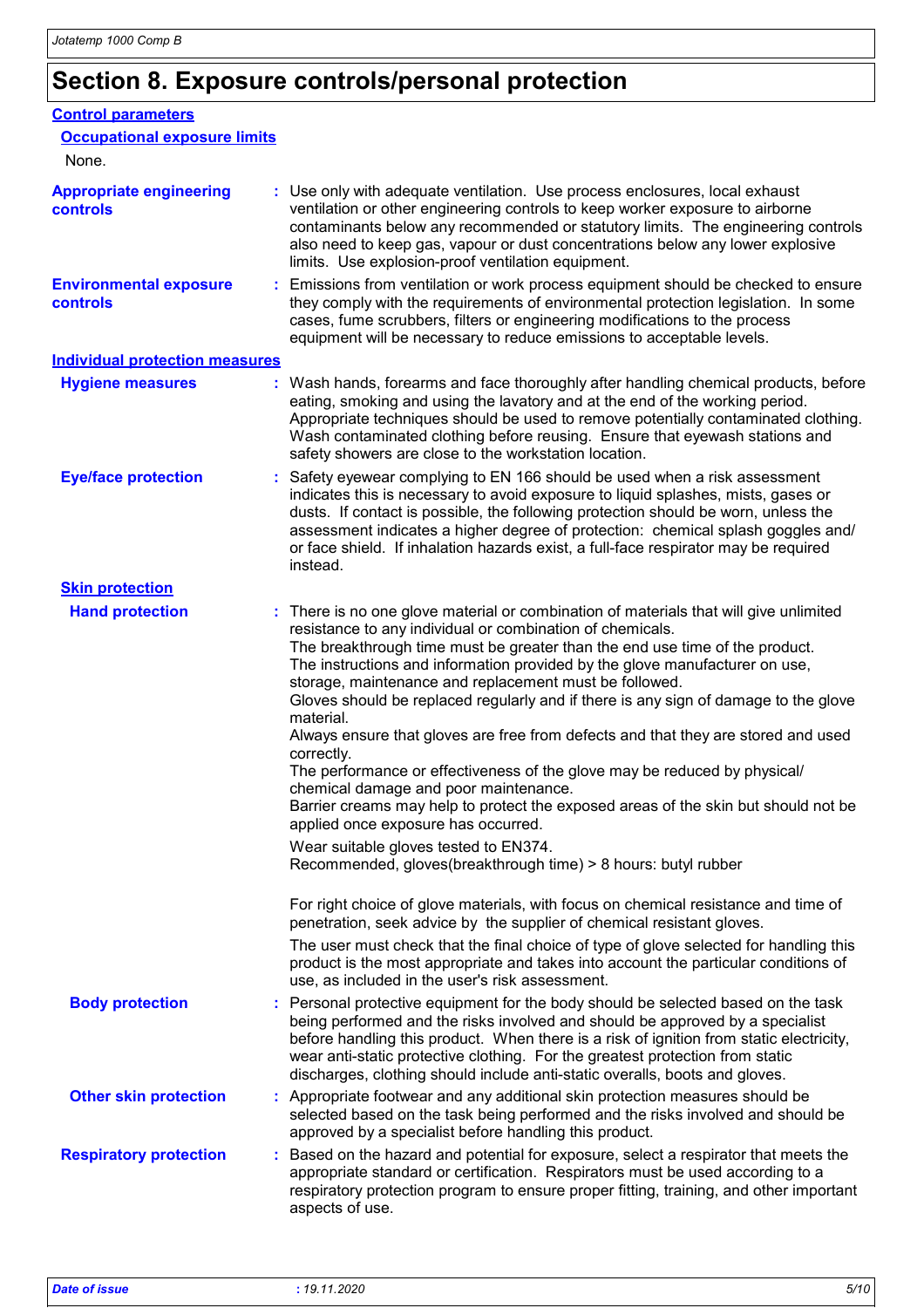# **Section 9. Physical and chemical properties**

| <b>Appearance</b>                                 |                                                                     |
|---------------------------------------------------|---------------------------------------------------------------------|
| <b>Physical state</b>                             | $:$ Liquid.                                                         |
| <b>Colour</b>                                     | Various                                                             |
| <b>Odour</b>                                      | Characteristic.                                                     |
| <b>Odour threshold</b>                            | : Not available.                                                    |
| pH                                                | Not applicable.                                                     |
| <b>Melting point</b>                              | : Not applicable.                                                   |
| <b>Boiling point</b>                              | : Lowest known value: 220°C (428°F) (titanium tetraisopropanolate). |
| <b>Flash point</b>                                | Closed cup: 40°C (104°F)                                            |
| <b>Burning time</b>                               | : Not applicable.                                                   |
| <b>Burning rate</b>                               | Not applicable.                                                     |
| <b>Evaporation rate</b>                           | : Not available.                                                    |
| <b>Flammability (solid, gas)</b>                  | : Not applicable.                                                   |
| Lower and upper explosive<br>(flammable) limits   | : Not applicable.                                                   |
| <b>Vapour pressure</b>                            | : Not available.                                                    |
| <b>Vapour density</b>                             | : Not available.                                                    |
| <b>Relative density</b>                           | : 0.996 g/cm <sup>3</sup> @ 20 °C                                   |
| <b>Solubility</b>                                 | Insoluble in the following materials: cold water and hot water.     |
| <b>Solubility in water</b>                        | : Not available.                                                    |
| <b>Partition coefficient: n-</b><br>octanol/water | : Not available.                                                    |
| <b>Auto-ignition temperature</b>                  | : Not available.                                                    |
| <b>Decomposition temperature</b>                  | : Not available.                                                    |
| <b>SADT</b>                                       | : Not available.                                                    |
| <b>Viscosity</b>                                  | : Kinematic (40C): >20.5 cSt                                        |

# **Section 10. Stability and reactivity**

| <b>Reactivity</b>                            | : No specific test data related to reactivity available for this product or its ingredients.                                                                                 |
|----------------------------------------------|------------------------------------------------------------------------------------------------------------------------------------------------------------------------------|
| <b>Chemical stability</b>                    | : The product is stable.                                                                                                                                                     |
| <b>Possibility of hazardous</b><br>reactions | : Under normal conditions of storage and use, hazardous reactions will not occur.                                                                                            |
| <b>Conditions to avoid</b>                   | : Avoid all possible sources of ignition (spark or flame). Do not pressurise, cut, weld,<br>braze, solder, drill, grind or expose containers to heat or sources of ignition. |
| <b>Incompatible materials</b>                | : Keep away from the following materials to prevent strong exothermic reactions:<br>oxidising agents, strong alkalis, strong acids.                                          |
| <b>Hazardous decomposition</b><br>products   | : Under normal conditions of storage and use, hazardous decomposition products<br>should not be produced.                                                                    |
| <b>SADT</b>                                  | : Not available.                                                                                                                                                             |

# **Section 11. Toxicological information**

#### **Information on toxicological effects**

| <b>Acute toxicity</b>          |               |                |             |                 |
|--------------------------------|---------------|----------------|-------------|-----------------|
| <b>Product/ingredient name</b> | <b>Besult</b> | <b>Species</b> | <b>Dose</b> | <b>Exposure</b> |
| titanium tetrabutanolate       | LD50 Oral     | Rat            | 3122 mg/kg  |                 |

**Irritation/Corrosion**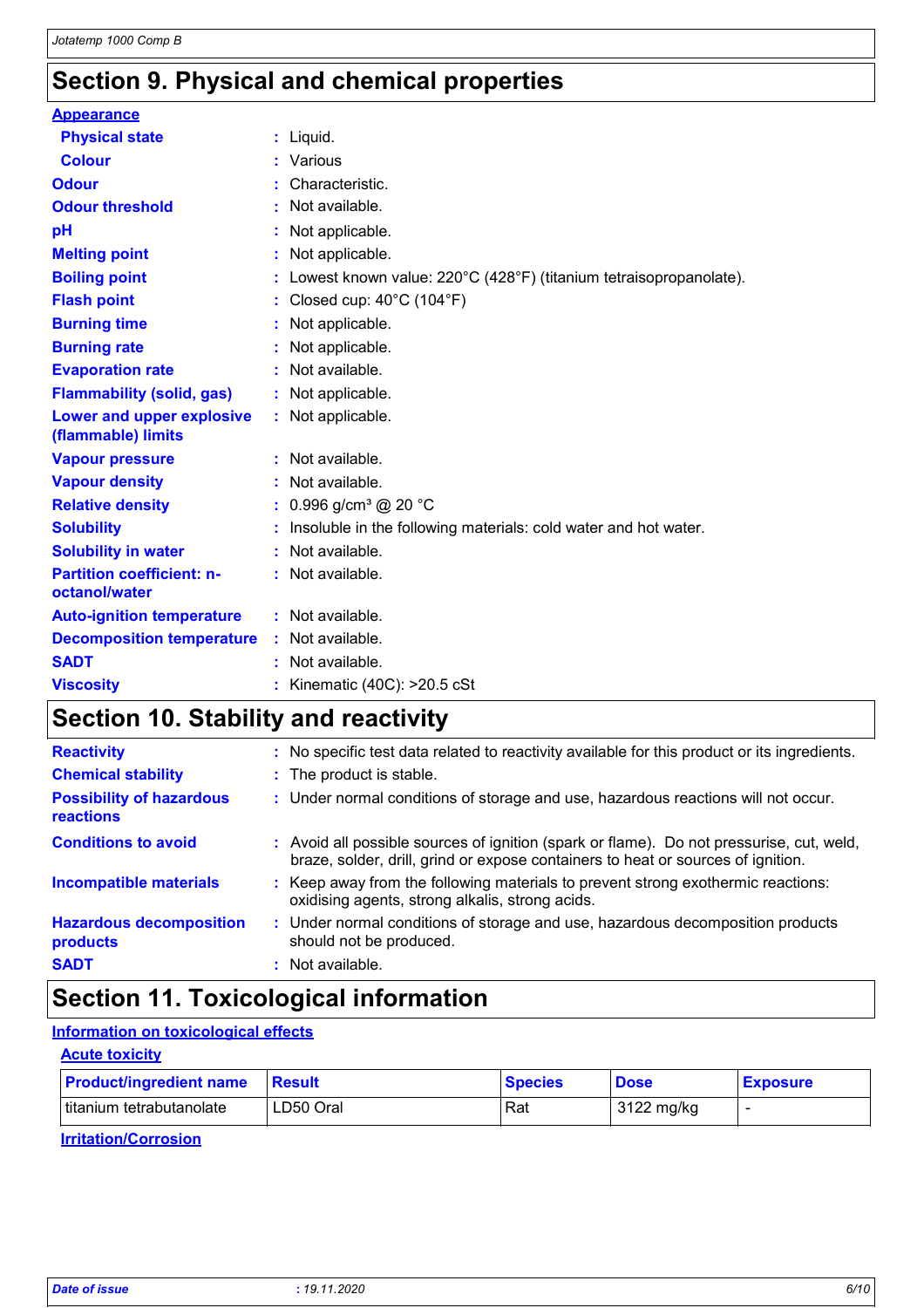# **Section 11. Toxicological information**

| <b>Product/ingredient name</b> | <b>Result</b>            | <b>Species</b>                       | <b>Score</b> | <b>Exposure</b>            | <b>Observation</b> |
|--------------------------------|--------------------------|--------------------------------------|--------------|----------------------------|--------------------|
| titanium tetrabutanolate       | Eyes - Irritant          | Mammal -<br>species<br>unspecified   |              |                            |                    |
|                                | Skin - Mild irritant     | Mammal -<br>species<br>unspecified   |              |                            |                    |
| titanium tetraisopropanolate   | Eyes - Moderate irritant | Rabbit                               |              | 24 hours 20<br>milligrams  |                    |
|                                | Skin - Mild irritant     | Rabbit                               |              | 24 hours 500<br>milligrams |                    |
|                                | Eyes - Mild irritant     | l Mammal -<br>species<br>unspecified |              |                            |                    |

#### **Sensitisation**

Not available.

#### **Mutagenicity**

Not available.

#### **Carcinogenicity**

Not available.

#### **Reproductive toxicity**

Not available.

#### **Teratogenicity**

Not available.

#### **Specific target organ toxicity (single exposure)**

| <b>Name</b>                  | <b>Category</b>          | <b>Route of</b><br>exposure        | <b>Target organs</b>                                |
|------------------------------|--------------------------|------------------------------------|-----------------------------------------------------|
| l titanium tetrabutanolate   | Category 3<br>Category 3 | Not applicable.<br>Not applicable. | Narcotic effects<br>Respiratory tract<br>irritation |
| titanium tetraisopropanolate | Category 3               | Not applicable.                    | I Narcotic effects                                  |

#### **Specific target organ toxicity (repeated exposure)**

Not available.

#### **Aspiration hazard**

Not available.

#### **Information on likely routes :** Not available.

**of exposure**

#### **Potential acute health effects**

| <b>Eye contact</b>  | : Causes serious eye damage.                                                        |  |
|---------------------|-------------------------------------------------------------------------------------|--|
| <b>Inhalation</b>   | : May cause drowsiness or dizziness. May cause respiratory irritation.              |  |
| <b>Skin contact</b> | : Causes skin irritation.                                                           |  |
| <b>Ingestion</b>    | : No known significant effects or critical hazards.                                 |  |
|                     | <b>Symptoms related to the physical, chemical and toxicological characteristics</b> |  |
| <b>Eye contact</b>  | : Adverse symptoms may include the following:<br>pain<br>watering<br>redness        |  |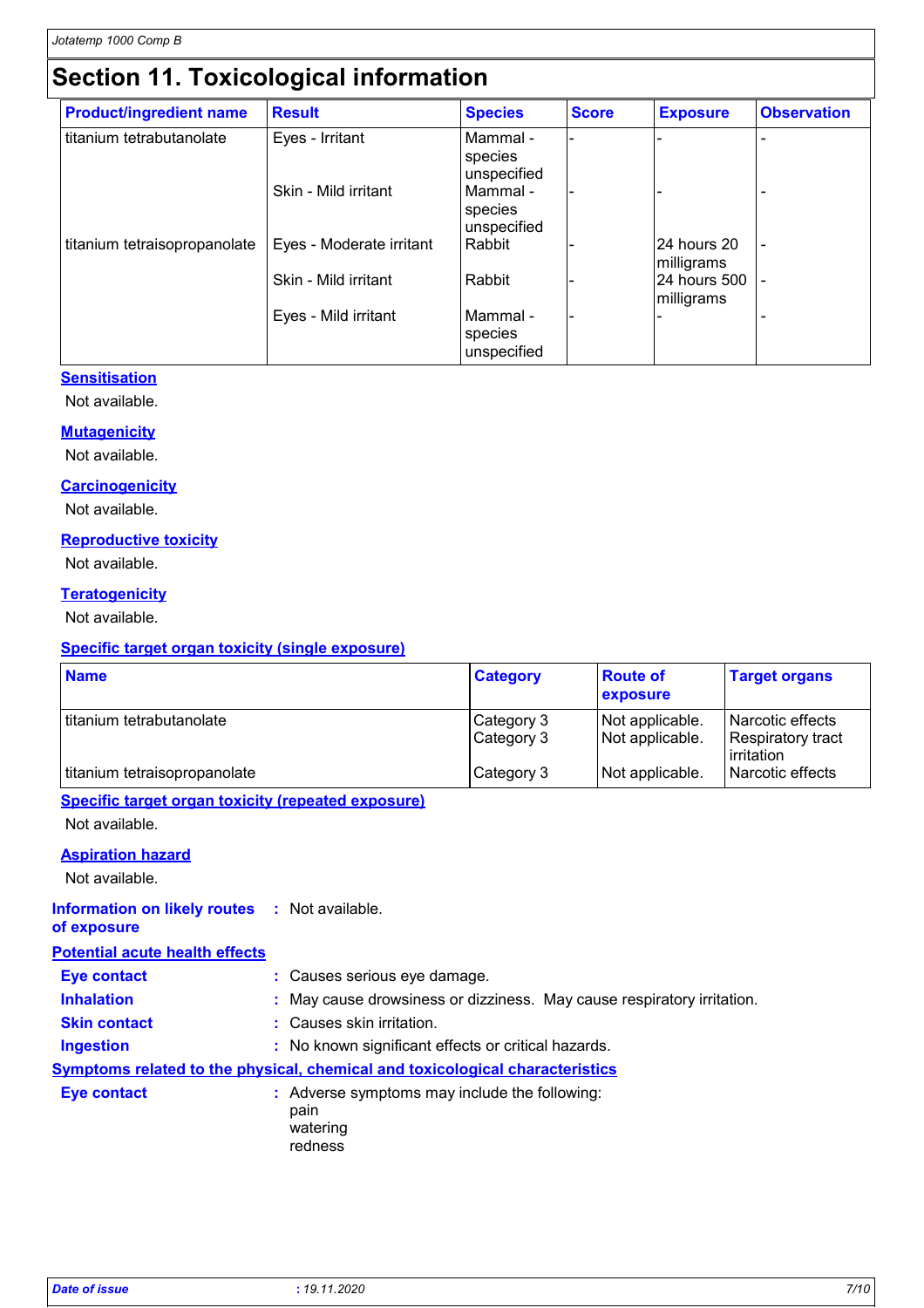# **Section 11. Toxicological information**

| <b>Inhalation</b>                       |   | : Adverse symptoms may include the following:<br>respiratory tract irritation<br>coughing<br>nausea or vomiting<br>headache<br>drowsiness/fatigue<br>dizziness/vertigo<br>unconsciousness |
|-----------------------------------------|---|-------------------------------------------------------------------------------------------------------------------------------------------------------------------------------------------|
| <b>Skin contact</b>                     |   | : Adverse symptoms may include the following:<br>pain or irritation<br>redness<br>blistering may occur                                                                                    |
| <b>Ingestion</b>                        |   | : Adverse symptoms may include the following:<br>stomach pains                                                                                                                            |
|                                         |   | Delayed and immediate effects as well as chronic effects from short and long-term exposure                                                                                                |
| <b>Short term exposure</b>              |   |                                                                                                                                                                                           |
| <b>Potential immediate</b><br>effects   |   | : Not available.                                                                                                                                                                          |
| <b>Potential delayed effects</b>        |   | : Not available.                                                                                                                                                                          |
| <b>Long term exposure</b>               |   |                                                                                                                                                                                           |
| <b>Potential immediate</b><br>effects   |   | : Not available.                                                                                                                                                                          |
| <b>Potential delayed effects</b>        |   | $:$ Not available.                                                                                                                                                                        |
| <b>Potential chronic health effects</b> |   |                                                                                                                                                                                           |
| Not available.                          |   |                                                                                                                                                                                           |
| <b>General</b>                          |   | : No known significant effects or critical hazards.                                                                                                                                       |
| <b>Carcinogenicity</b>                  |   | : No known significant effects or critical hazards.                                                                                                                                       |
| <b>Mutagenicity</b>                     | ÷ | No known significant effects or critical hazards.                                                                                                                                         |
| <b>Teratogenicity</b>                   |   | No known significant effects or critical hazards.                                                                                                                                         |
| <b>Developmental effects</b>            |   | : No known significant effects or critical hazards.                                                                                                                                       |
| <b>Fertility effects</b>                |   | : No known significant effects or critical hazards.                                                                                                                                       |
| <b>Numerical measures of toxicity</b>   |   |                                                                                                                                                                                           |
| <b>Acute toxicity estimates</b>         |   |                                                                                                                                                                                           |

Not available.

## **Section 12. Ecological information**

| <b>Toxicity</b>                                         |                                                     |
|---------------------------------------------------------|-----------------------------------------------------|
| Not available.                                          |                                                     |
| <b>Persistence/degradability</b>                        |                                                     |
| Not available.                                          |                                                     |
| <b>Bioaccumulative potential</b>                        |                                                     |
| Not available.                                          |                                                     |
| <b>Mobility in soil</b>                                 |                                                     |
| <b>Soil/water partition</b><br><b>coefficient (Koc)</b> | : Not available.                                    |
| <b>Other adverse effects</b>                            | : No known significant effects or critical hazards. |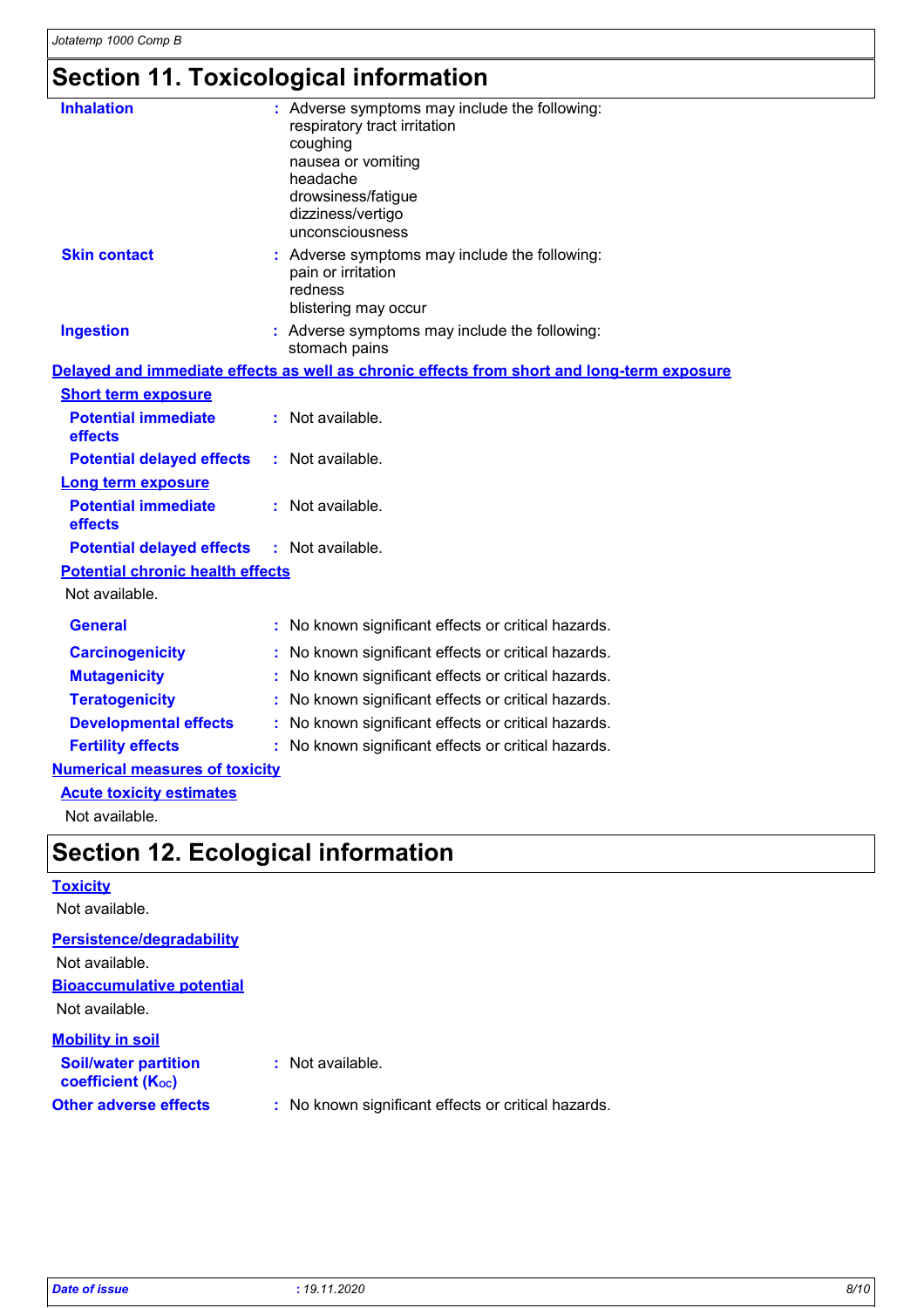# **Section 13. Disposal considerations**

#### **Disposal methods :**

The generation of waste should be avoided or minimised wherever possible. Disposal of this product, solutions and any by-products should at all times comply with the requirements of environmental protection and waste disposal legislation and any regional local authority requirements. Dispose of surplus and nonrecyclable products via a licensed waste disposal contractor. Waste should not be disposed of untreated to the sewer unless fully compliant with the requirements of all authorities with jurisdiction. Waste packaging should be recycled. Incineration or landfill should only be considered when recycling is not feasible. This material and its container must be disposed of in a safe way. Care should be taken when handling emptied containers that have not been cleaned or rinsed out. Empty containers or liners may retain some product residues. Vapour from product residues may create a highly flammable or explosive atmosphere inside the container. Do not cut, weld or grind used containers unless they have been cleaned thoroughly internally. Avoid dispersal of spilt material and runoff and contact with soil, waterways, drains and sewers.

Do not allow to enter drains or watercourses. Material and/or container must be disposed of as hazardous waste.

# **Section 14. Transport information**

|                                        | <b>UN</b>                                                             | <b>IMDG</b>                                                           | <b>IATA</b>                                                           |
|----------------------------------------|-----------------------------------------------------------------------|-----------------------------------------------------------------------|-----------------------------------------------------------------------|
| <b>UN number</b>                       | <b>UN1993</b>                                                         | <b>UN1993</b>                                                         | <b>UN1993</b>                                                         |
| <b>UN proper</b><br>shipping name      | Flammable liquid, n.o.s.<br>(titanium tetrabutanolate,<br>butan-1-ol) | Flammable liquid, n.o.s.<br>(titanium tetrabutanolate,<br>butan-1-ol) | Flammable liquid, n.o.s.<br>(titanium tetrabutanolate,<br>butan-1-ol) |
| <b>Transport hazard</b><br>class(es)   | 3                                                                     | 3                                                                     | 3                                                                     |
| <b>Packing group</b>                   | $\mathbf{III}$                                                        | III                                                                   | $\mathbf{III}$                                                        |
| <b>Environmental</b><br><b>hazards</b> | No.                                                                   | No.                                                                   | No.                                                                   |
| <b>Additional</b><br>information       |                                                                       | <b>Emergency schedules F-E,</b><br>$S-E$                              |                                                                       |

#### **Additional information**

|                                                                                                         | Transport in accordance with ADR/RID, IMDG/IMO and ICAO/IATA and national regulation.                                                                                                                                                           |
|---------------------------------------------------------------------------------------------------------|-------------------------------------------------------------------------------------------------------------------------------------------------------------------------------------------------------------------------------------------------|
| <b>ADR / RID</b>                                                                                        | $:$ Tunnel restriction code: (D/E)<br>Hazard identification number: 30                                                                                                                                                                          |
| <b>IMDG</b>                                                                                             |                                                                                                                                                                                                                                                 |
|                                                                                                         | Special precautions for user : Transport within user's premises: always transport in closed containers that are<br>upright and secure. Ensure that persons transporting the product know what to do in<br>the event of an accident or spillage. |
| <b>Transport in bulk according : Not available.</b><br>to Annex II of Marpol and<br>the <b>IBC</b> Code |                                                                                                                                                                                                                                                 |

### **Section 15. Regulatory information**

### **Singapore - hazardous chemicals under government control**

None.